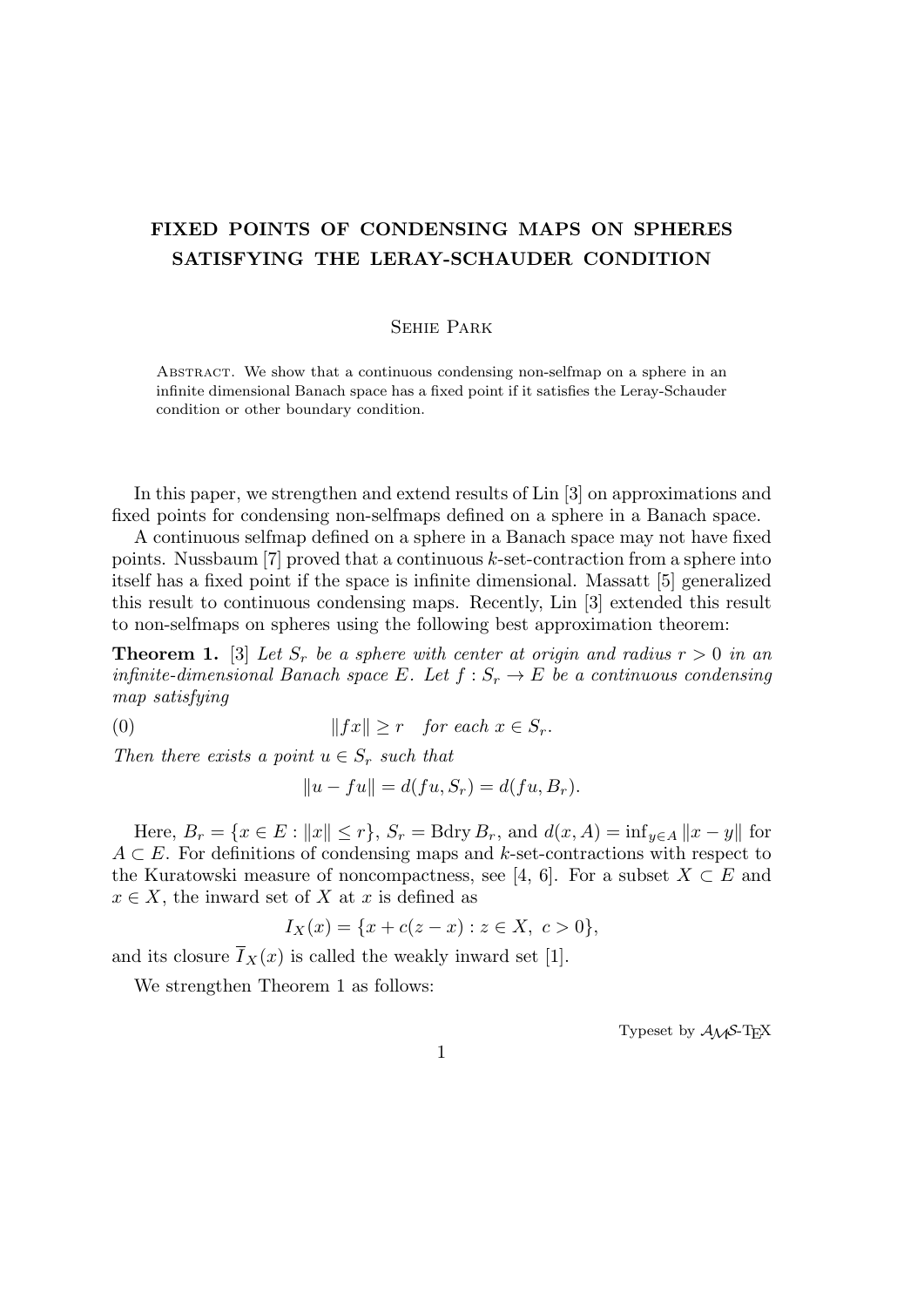**Theorem 2.** *Let Sr, E, and f be the same as in Theorem 1. Then either f has a* fixed point  $u \in S_r$  *or there exists a point*  $u \in S_r$  *such that* 

$$
0 < ||u - fu|| = d(fu, \overline{I}_{B_r}(u)).
$$

*Proof.* By Theorem 1, we have a  $u \in S_r$  such that  $||u - fu|| = d(fu, B_r)$ . If  $||u - fu|| = 0$ *,* then *u* is a fixed point. Suppose  $0 < ||u - fu||$ . We show that

$$
||u - fu|| \le ||fu - z|| \quad \text{for all } z \in I_{B_r}(u).
$$

In fact, for  $z \in I_{B_r}(u) \backslash B_r$ , there exist  $x \in B_r$  and  $c > 1$  such that  $z = u + c(x - u)$ . Suppose that  $||u - fu|| > ||fu - z||$ . Since

$$
\frac{1}{c}z + (1 - \frac{1}{c})u = x \in B_r,
$$

we have

$$
||fu - x|| \le \frac{1}{c}||fu - z|| + (1 - \frac{1}{c})||fu - u|| < ||u - fu||,
$$

which contradicts  $||u - fu|| = d(fu, B_r)$ . Moreover, since  $|| \cdot ||$  is continuous, we have

 $||u - fu|| \le ||fu - z||$  for all  $z \in I_{B_r}(u)$ *.* 

This completes our proof.

From Theorem 2, we have the following fixed point theorem:

**Theorem 3.** *Let Sr, E, and f be the same as in Theorem 1. Then f has a fixed point whenever one of the following conditions is satisfied for*  $x \in S_r$  *such that*  $x \neq fx$ 

(i) *There exists a*  $y \in I_{B_r}(x)$  *satisfying* 

$$
||y - fx|| < ||x - fx||.
$$

(ii) *There exists a number*  $\lambda$  *(real or complex, depending on whether*  $X$  *is real or complex) such that*  $|\lambda| < 1$  *and* 

$$
\lambda x + (1 - \lambda)fx \in \overline{I}_{B_r}(x).
$$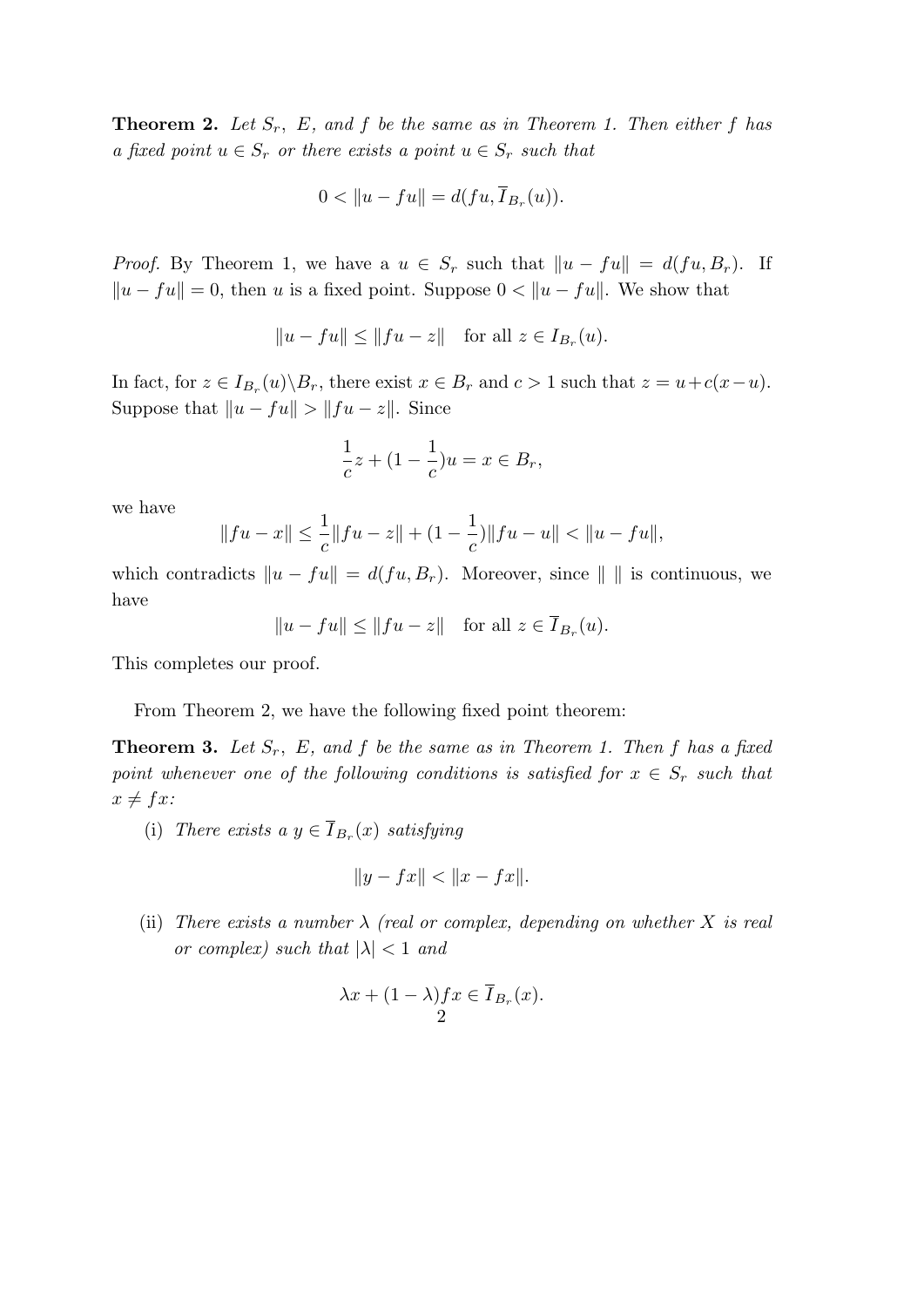(iii)  $fx \in I_{B_r}(x)$ 

(iv) *There exists a*  $y \in B_r$  *satisfying* 

$$
||y - fx|| < ||x - fx||.
$$

- (v)  $\lim_{h\to 0^+} d[(1-h)x + h(fx), B_r]/h = 0.$
- (vi) *There exists a number*  $\lambda$  *(as in (ii)) such that*

$$
\lambda x + (1 - \lambda)fx \in B_r.
$$

(vii)  $fx \in IF_{B_r}(x) = \{x + c(y - x) \in E : y \in B_r, \text{ Re}(c) > \frac{1}{2}\}$  $\frac{1}{2}$ .  $f(S_r) \subset S_r$ .

*Proof.* (i) Suppose that *f* has no fixed point. Then, by Theorem 2, there exists a  $u \in S_r$  satisfying

$$
0 < ||u - fu|| = d(fu, I_{B_r}(u)).
$$

On the other hand, there exists a  $y \in I_{B_r}(u)$  satisfying

$$
||y - fu|| < ||u - fu||.
$$

This is a contradiction.

(ii) Let  $y = \lambda x + (1 - \lambda) f x$ . If  $x \neq f x$ , then

$$
||y - fx|| = ||\lambda x - \lambda fx|| = |\lambda| ||x - fx|| < ||x - fx||
$$

since  $|\lambda|$  < 1. Therefore, (ii)  $\implies$  (i)

- (iii) For  $\lambda = 0$ ,  $\lambda x + (1 \lambda) f x = f x \in I_{B_r}(x)$ . Hence, (iii)  $\implies$  (ii).
- $(iv)$  Since  $y \in B_r \subset I_{B_r}(x)$ ,  $(iv) \implies (i)$ .
- (v) It is well-known that (iii)  $\iff$  (v). See [8] for references.
- (vi) It is clear that (vi)  $\implies$  (ii).
- (vii) It is well-known that (vii)  $\iff$  (vi). See [8].
- (viii) Note that (viii) implies any of (i)-(vii).

Let  $p: E\backslash (\text{Int } B_r) \to S_r$  be the radial projection; that is,  $p(x) = rx/||x||$  for  $x \in E\setminus (\text{Int } B_r)$ . Then, by Nussbaum [6, Corollary A.1], *p* is a continuous 1-setcontraction.

We have another fixed point theorem for maps satisfying the so-called Leray-Schauder boundary condition:

3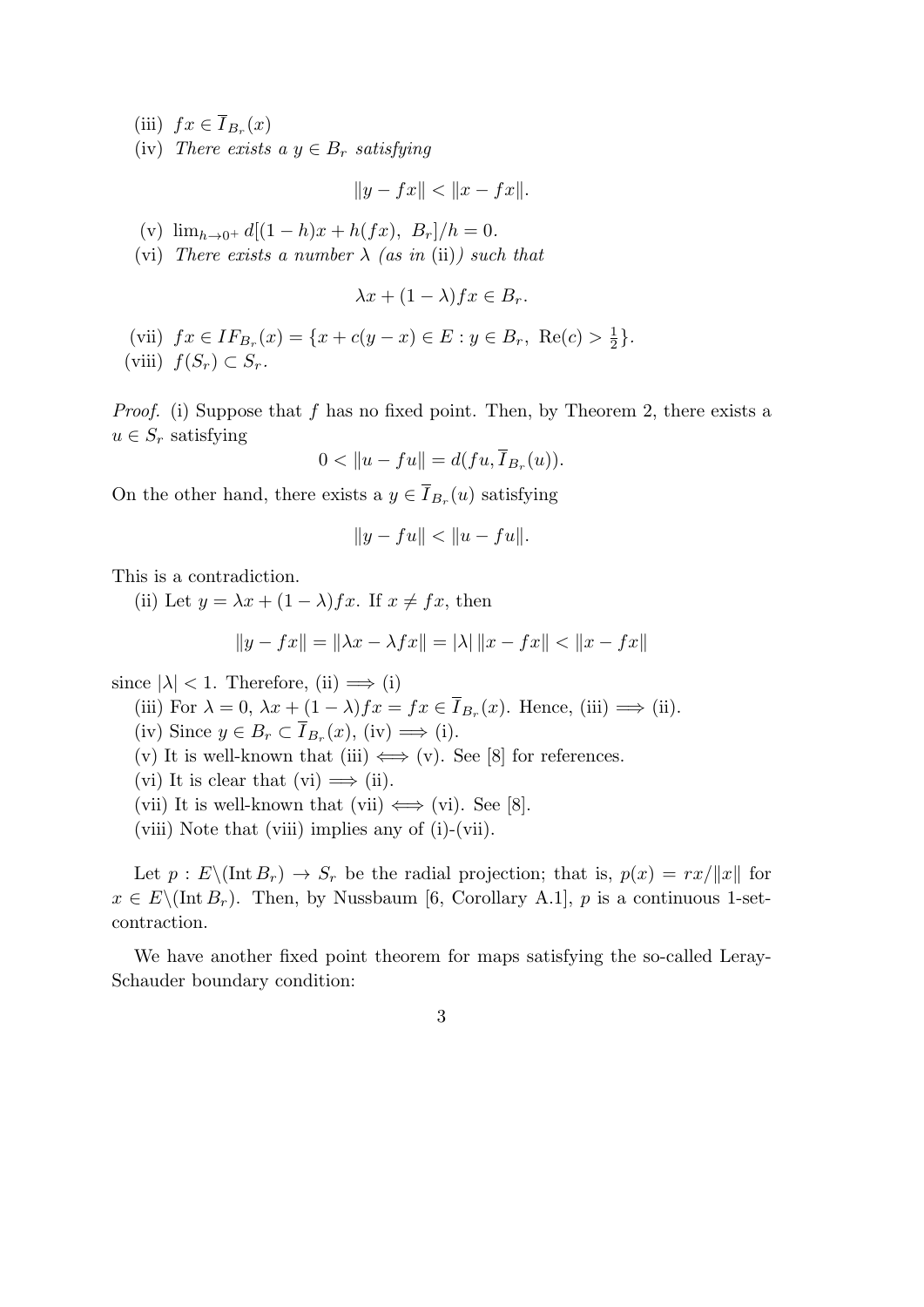**Theorem 4.** *Let Sr, E, and f be the same as in Theorem 1. Then f has a fixed point whenever one of the following conditions is satisfied:*

- (ix)  $fx \neq \alpha x$  *for each*  $x \in S_r$  *and*  $\alpha > 1$ *.*
- $||fx x||^2 \ge ||fx||^2 r^2$  *for each*  $x \in S_r$ .
- $(xi)$   $||x fx|| > ||fx||$  *for each*  $x \in S_r$ ,  $x \neq fx$ .

*Proof.* (ix) Let  $g = p \circ f : S_r \to S_r$ . Then g is a continuous condensing map. From Theorem 1 replacing *f* by *g*, we have a point  $u \in S_r$  such that

$$
||u - gu|| = d(gu, S_r) = 0.
$$

Therefore,

$$
u = gu = \frac{r}{\|fu\|} fu
$$
 and  $\frac{1}{r} \|fu\| u = fu$ .

Hence, by (ix),  $\frac{1}{r} ||fu|| \leq 1$  or  $||fu|| \leq r$ . On the other hand,  $||fu|| \geq r$  by (0). Therefore,  $||fu|| = r$  and hence  $u = gu = fu$ .

(x) If  $fx = \alpha x$  in  $||fx - x||^2 \ge ||fx||^2 - r^2$ , then  $\alpha \le 1$ . Therefore, (x) implies  $(ix).$ 

(xi) Clearly (xi)  $\implies$  (x) and (xi)  $\implies$  (iv) with  $y = 0$ .

**Remarks.** 1. Theorem  $3(i)$ , (iii) and Theorem  $4(x)$  are due to Lin [3, Theorem 2], and Theorem 3(viii) to Massatt [5].

2. Condition (ix) is the so-called Leray-Schauder boundary condition, (x) is known as the Altman condition, and (iii) is introduced by Halpern [1].

3. The following simple example shows that Theorem 2 does not hold for  $\mathbb{R}^n$ : Let  $f: S_r \to \mathbb{R}^n$  be given By  $fx = -2x$  for  $x \in S_r$ . Then *f* is continuous and compact (hence, condensing) such that  $||fx|| \geq r$  and  $fx \neq \alpha x$  for each  $x \in S_r$ and  $\alpha > 1$ . Clearly, f has no fixed point. Therefore, Theorem 2 characterizes the infinite dimensionality of a Banach space.

Finally, we have another conditions which ensure existence of fixed points for a condensing map defined on a sphere in a Hilbert space: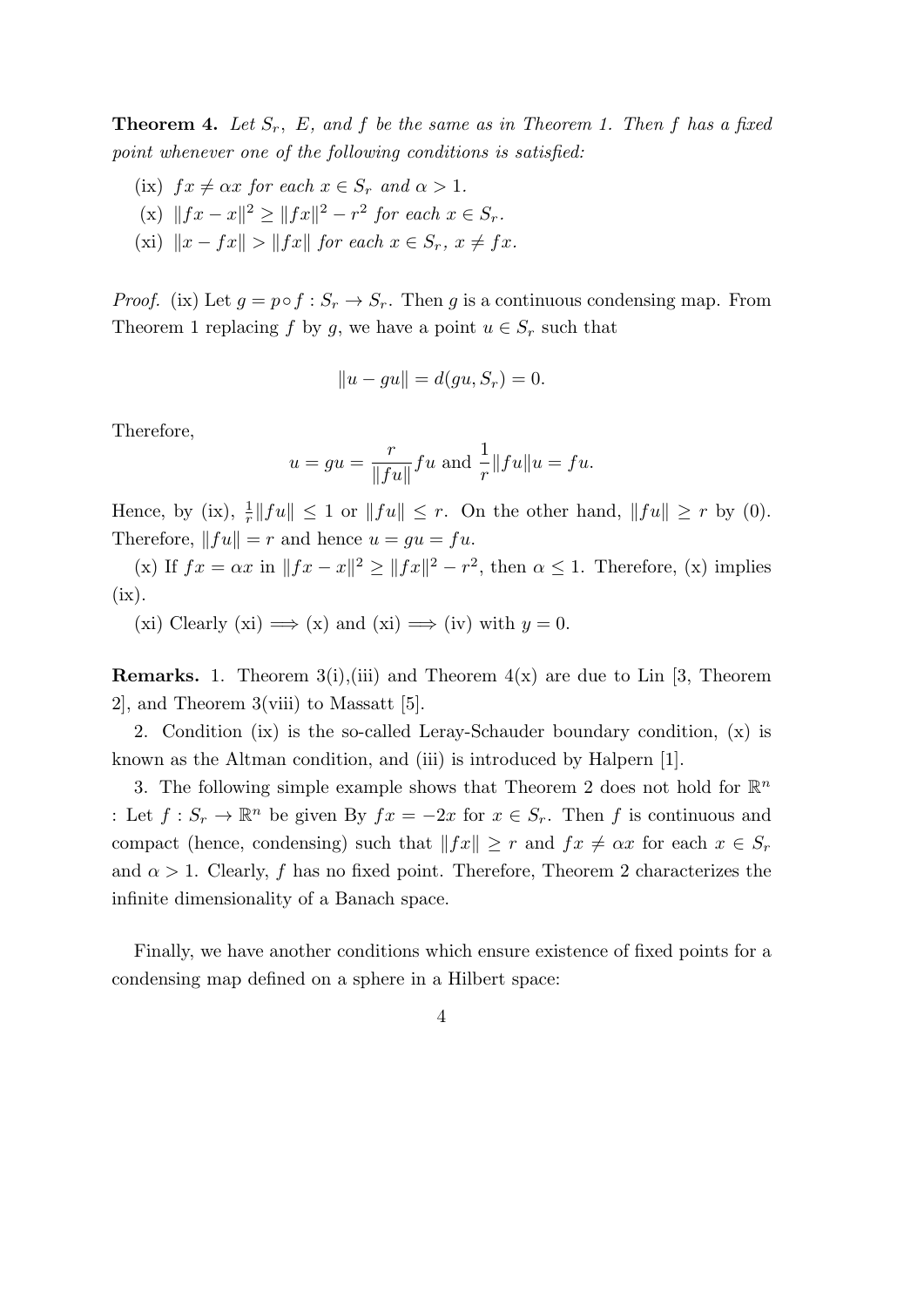**Theorem 5.** Let  $S_r$  be a sphere with center at origin and radius  $r > 0$  in an *infinite-dimensional Hilbert space*  $E$ *. Let*  $f : S_r \to E$  *be a continuous condensing map satisfying*

(0) 
$$
||fx|| \geq r \quad \text{for each } x \in S_r.
$$

*Then f has a fixed point whenever one of the following conditions is satisfied for*  $any \; x \in S_r \; with \; x \neq fx$ 

(xii) *There exists a*  $z \in B$  *such that* 

$$
\operatorname{Re}\left\langle z-x, fx-x\right\rangle > 0.
$$

- (xiii) lim inf  $h\rightarrow 0^+$  $d[(1-h)x + hfx, B_r]/h < ||x - fx||.$
- $(xiv)$  *There exists a*  $y \in B_r$  *satisfying*

$$
||fx - y|| \le ||x - y||.
$$

 $(\text{xv}) \ \text{Re} \langle fx, x \rangle \leq ||x||^2.$ 

*Proof.* For a ball in a Hilbert space, Williamson [9] showed that  $(xii) \iff (xiii)$  $\iff$  (iv)  $\iff$  (ix). It was shown that (xiv)  $\implies$  (iv) in [8]. For (xv), if  $fx = \alpha x$  in  $\text{Re } \langle fx, x \rangle \leq ||x||^2$ , then we have  $\alpha \leq 1$ . Therefore,  $(xv) \implies (ix)$ . This completes our proof.

**Remark.** For the origin of each of conditions (i)-(xv), see [8]. Those boundary conditions can also be used in Lin [2, Theorems 2,4, and 6].

**Acknowledgement.** The author thanks to Professor T.-C. Lin for his useful comments.